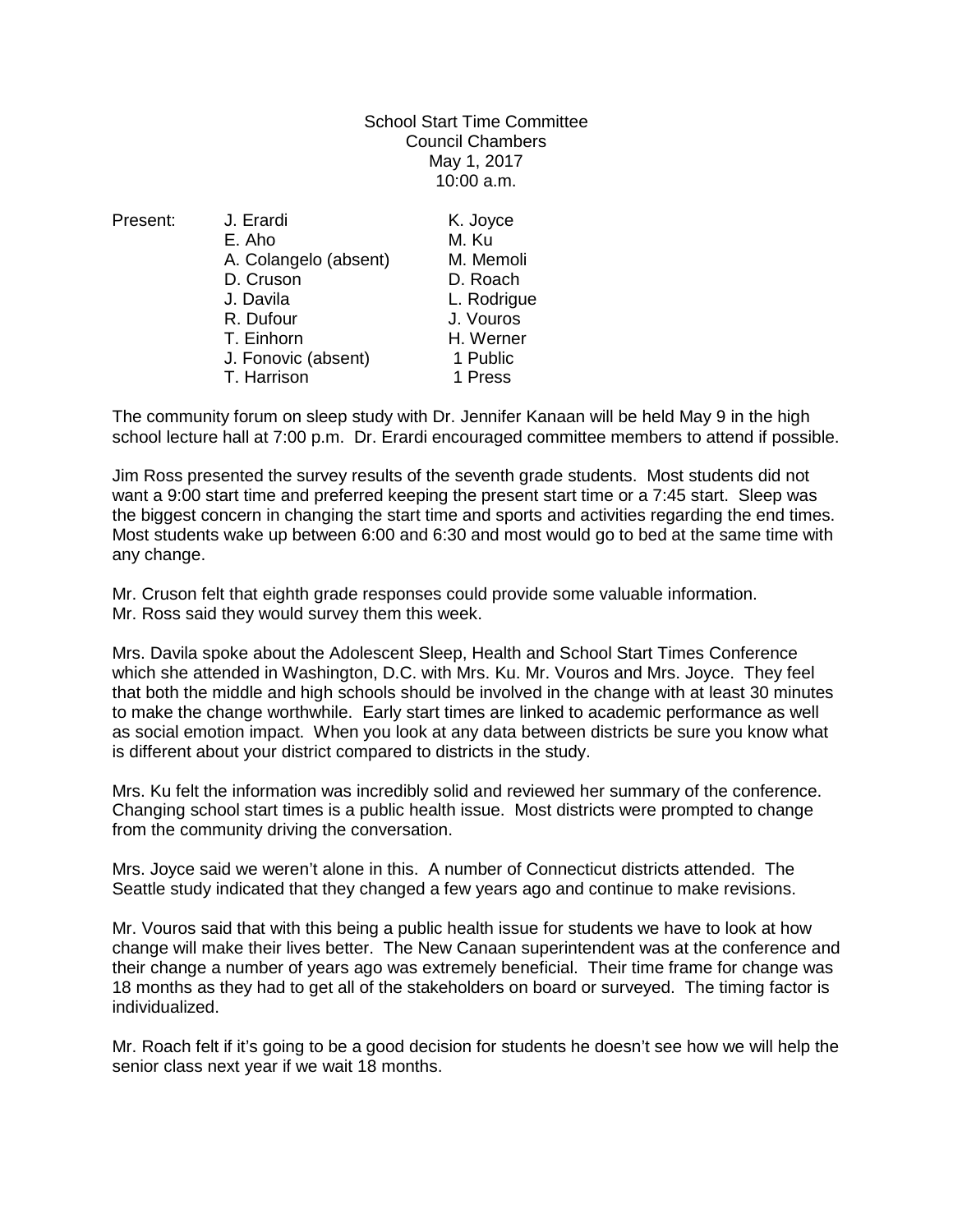Dr. Rodrigue also feels eighth graders should be surveyed. It's not just about athletics or activities. Everything would be done at a later time.

Mrs. Davila referred to the zero period in the high school and that we also need to look at the homework policy and possibly have a nurse at one of our meetings. Mr. Vouros felt we should provide information to parents regarding daycare services to help with time changes.

Dr. Erardi said we have meetings scheduled with school faculty and PTA's. The PTA Presidents have been invited to our May 8 meeting.

We know that a change of 15 minutes will not work and should look at an 8:30 start time. The Board will ask if this will be implemented in 2017 or 2018. The work needs to be predicated with the high school moving backwards from the 7:20 start time.

Mrs. Joyce said the majority of data we received was around an 8:30 start time.

Mr. Vouros asked the ramifications of the 8:30 start time.

Dr. Rodrigue said with that start time it would depend on the end time. It would move the elementary schools closer to a 4:00 dismissal. We need clarification moving forward on the number of minutes we are moving back.

Mrs. Ku said that 8:30 is the recommended time from the Center for Disease Control and the American Academy of Pediatrics. That doesn't mean it's the best time for us; 8:00 may be the better time for us. She spoke about option 4 and asked if we could switch the high school and middle school to the Reed time.

Mr. Dufour said the 8:30 time would have the elementary schools going first. Dr. Erardi said that in both cases the youngest child would get home sooner than an older sibling.

Mrs. Joyce asked if we could do a survey for the community. We don't know how many people will be affected.

Dr. Erardi felt that before we send a survey he would like a couple of final options.

Mr. Dufour asked what parents would do with their children during that time.

Ms. Aho asked if the conference looked at elementary school transportation and what else was addressed.

Mr. Vouros said that daycare was addressed. Districts provided opportunities for parents and we need to factor in those issues and if it will cost the Board extra money.

Dr. Rodrigue said that in Seymour and Oxford the schools subsidize a program for child care due to school times.

Dr. Erardi said we will dedicate the next meeting to a consensus around our recommendation and what works for Newtown for the next or following year. This is a backwards design starting with the high school. We've heard back from students and athletics. We have to decide on what time the high school should start and why and then backfill transportation. Mr. Vouros said we should give transportation what direction we want to go in using the 8:30 start time and look at what would be involved.

Dr. Rodrigue feels that if we do that we are discounting the voice of students.